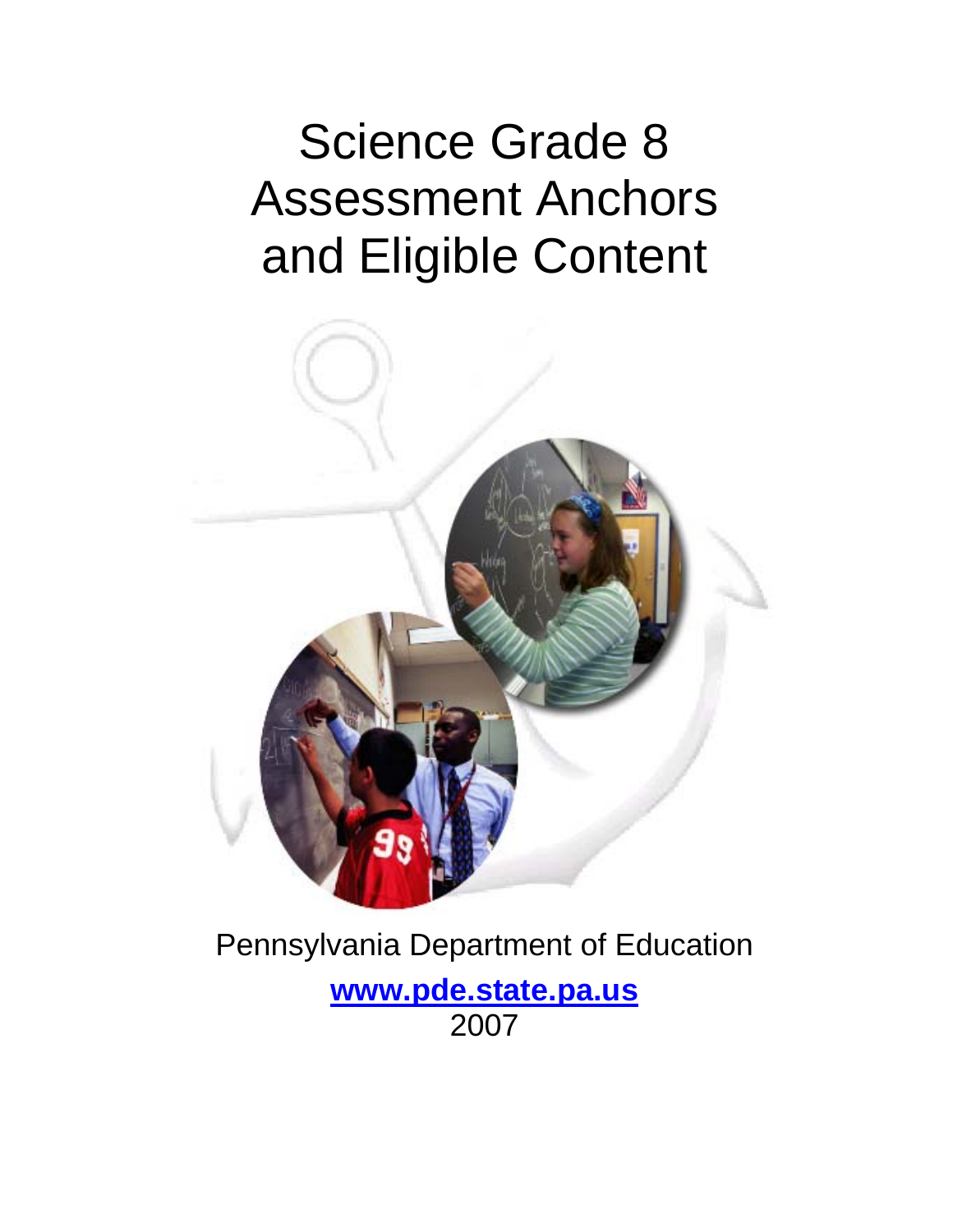| <b>ASSESSMENT ANCHOR</b> |  |
|--------------------------|--|
|                          |  |

### **S8.A.1 Reasoning and Analysis**

|                                                                                                                                                                                                                             | <b>ELIGIBLE CONTENT</b>                                                                                                                                                                                                                                                                                                                                                                                                                                                                                                                                                                                                                                                                                                                                                                                                                                           |  |
|-----------------------------------------------------------------------------------------------------------------------------------------------------------------------------------------------------------------------------|-------------------------------------------------------------------------------------------------------------------------------------------------------------------------------------------------------------------------------------------------------------------------------------------------------------------------------------------------------------------------------------------------------------------------------------------------------------------------------------------------------------------------------------------------------------------------------------------------------------------------------------------------------------------------------------------------------------------------------------------------------------------------------------------------------------------------------------------------------------------|--|
| <b>S8.A.1 1</b> Explain, interpret, and apply scientific,<br>environmental, or technological<br>knowledge presented in a variety of<br>formats (e.g., visuals, scenarios,<br>graphs).                                       | S8.A.1.1.1 Distinguish between a scientific theory<br>and an opinion, explaining how a<br>theory is supported with evidence, or<br>how new data/information may<br>change existing theories and<br>practices.                                                                                                                                                                                                                                                                                                                                                                                                                                                                                                                                                                                                                                                     |  |
| Reference: 3.2.7.A, 3.2.7.B                                                                                                                                                                                                 | S8.A.1.1.2 Explain how certain questions can be<br>answered through scientific inquiry<br>and/or technological design.                                                                                                                                                                                                                                                                                                                                                                                                                                                                                                                                                                                                                                                                                                                                            |  |
|                                                                                                                                                                                                                             | <b>S8.A.1.1.3</b> Use evidence, such as observations<br>or experimental results, to support<br>inferences about a relationship.                                                                                                                                                                                                                                                                                                                                                                                                                                                                                                                                                                                                                                                                                                                                   |  |
|                                                                                                                                                                                                                             | S8.A.1.1.4 Develop descriptions, explanations,<br>predictions, and models using<br>evidence.                                                                                                                                                                                                                                                                                                                                                                                                                                                                                                                                                                                                                                                                                                                                                                      |  |
| <b>S8.A.1.2</b> Identify and explain the impacts of<br>applying scientific, environmental, or<br>technological knowledge to address<br>solutions to practical problems.<br>Reference: 3.2.7.C, 3.8.7.A, 3.8.7.B,<br>4.3.7.A | <b>S8.A.1.2.1</b> Describe the positive and negative,<br>intended and unintended, effects of<br>specific scientific results or<br>technological developments (e.g.,<br>air/space travel, genetic engineering,<br>nuclear fission/fusion, artificial<br>intelligence, lasers, organ<br>transplants).<br>S8.A.1.2.2 Identify environmental issues and<br>explain their potential long-term<br>health effects (e.g., pollution, pest<br>controls, vaccinations).<br><b>S8.A.1.2.3</b> Describe fundamental scientific or<br>technological concepts that could<br>solve practical problems (e.g.,<br>Newton's laws of motion, Mendelian<br>genetics).<br>S8.A.1.2.4 Explain society's standard of living in<br>terms of technological advancements<br>and how these advancements impact<br>on agriculture (e.g., transportation,<br>processing, production, storage). |  |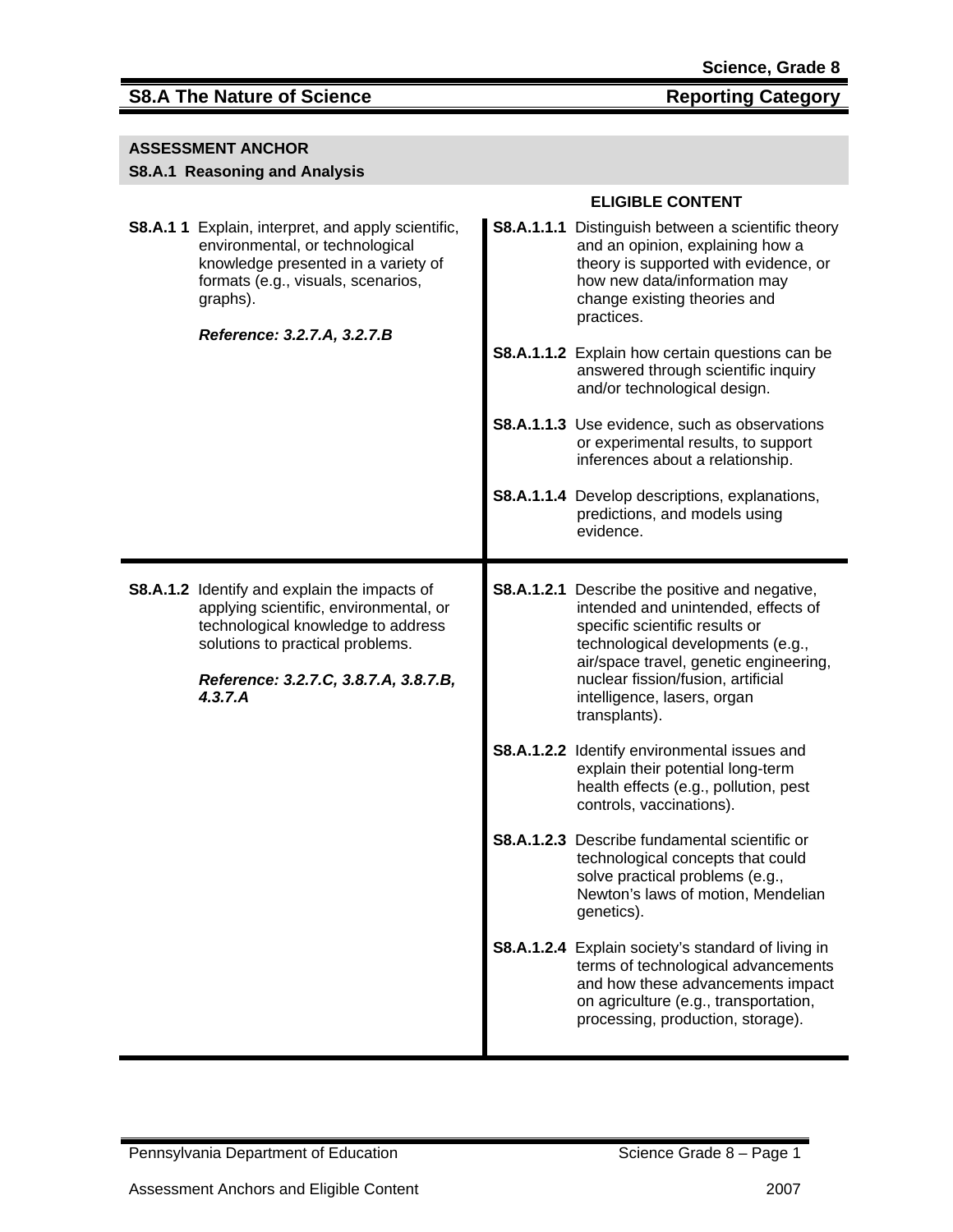### **S8.A The Nature of Science Community Category** Reporting Category

#### **ASSESSMENT ANCHOR**

#### **S8.A.1 Reasoning and Analysis**

**S8.A.1.3** Identify and analyze evidence that certain variables may have caused measurable changes in natural or human-made systems.

*Reference: 3.1.7.E, 4.7.7.C, 4.8.7.C* 

- **S8.A.1.3.1** Use ratio to describe change (e.g., percents, parts per million, grams per cubic centimeter, mechanical advantage).
- **S8.A.1.3.2** Use evidence, observations, or explanations to make inferences about change in systems over time (e.g., carrying capacity, succession, population dynamics, loss of mass in chemical reactions, indicator fossils in geologic time scale) and the variables affecting these changes.
- **S8.A.1.3.3** Examine systems changing over time, identifying the possible variables causing this change, and drawing inferences about how these variables affect this change.
- **S8.A.1.3.4** Given a scenario, explain how a dynamically changing environment provides for the sustainability of living systems.

Pennsylvania Department of Education New York Science Grade 8 – Page 2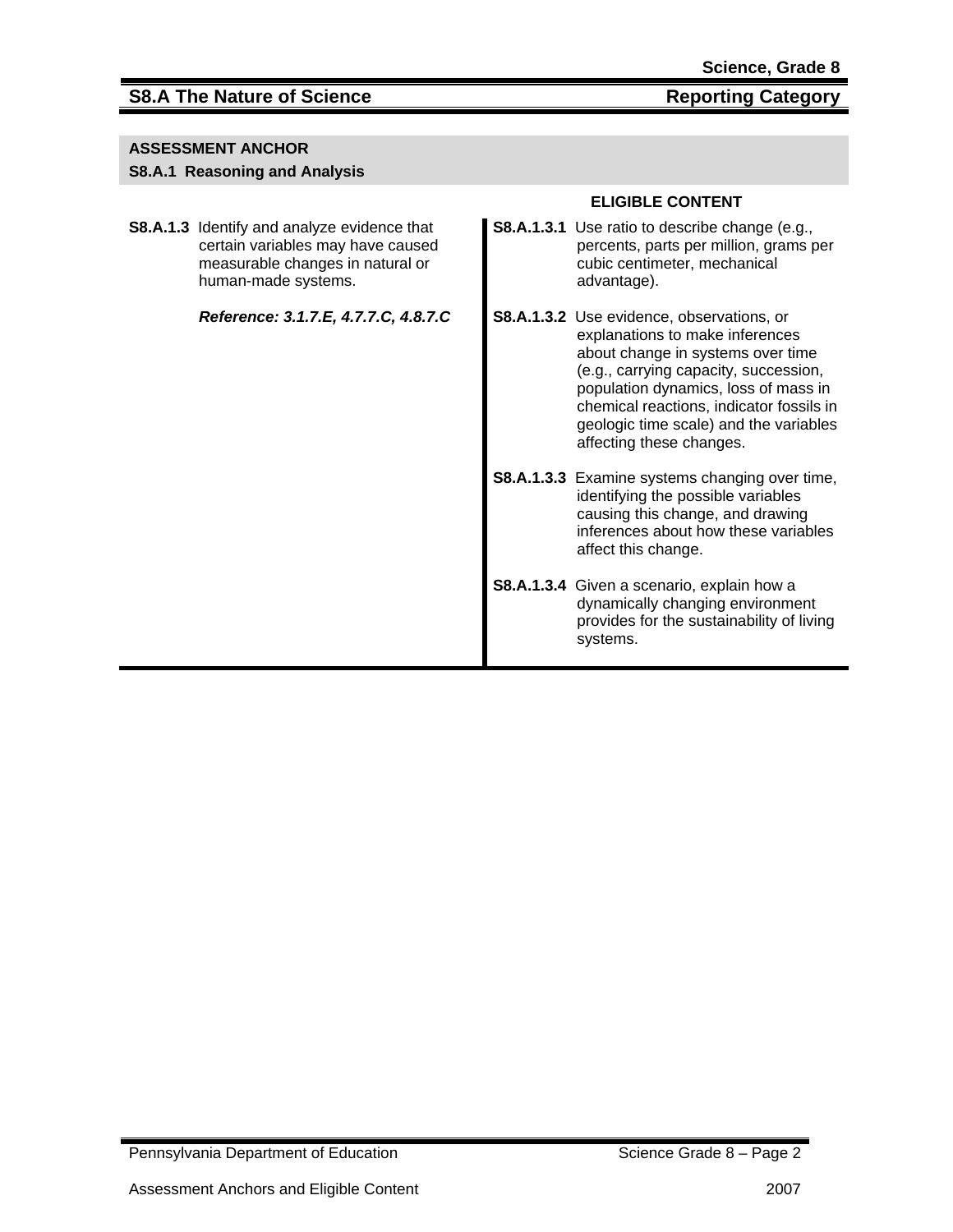#### **ASSESSMENT ANCHOR**

#### **S8.A.2 Processes, Procedures, and Tools of Scientific Investigations**

|                                                                                                                                                                             | <b>ELIGIBLE CONTENT</b>                                                                                                                                                                                                  |
|-----------------------------------------------------------------------------------------------------------------------------------------------------------------------------|--------------------------------------------------------------------------------------------------------------------------------------------------------------------------------------------------------------------------|
| <b>S8.A.2.1</b> Apply knowledge of scientific<br>investigation or technological design in<br>different contexts to make inferences to<br>solve problems.                    | S8.A.2.1.1 Use evidence, observations, or a<br>variety of scales (e.g., mass,<br>distance, volume, temperature) to<br>describe relationships.                                                                            |
| Reference: 3.2.7.B, 3.2.7.D, 3.1.7.C,<br>3.1.7.D                                                                                                                            | <b>S8.A.2.1.2</b> Use space/time relationships, define<br>concepts operationally, raise testable<br>questions, or formulate hypotheses.                                                                                  |
|                                                                                                                                                                             | <b>S8.A.2.1.3</b> Design a controlled experiment by<br>specifying how the independent<br>variables will be manipulated, how the<br>dependent variable will be measured,<br>and which variables will be held<br>constant. |
|                                                                                                                                                                             | S8.A.2.1.4 Interpret data/observations; develop<br>relationships among variables based<br>on data/observations to design<br>models as solutions.                                                                         |
|                                                                                                                                                                             | <b>S8.A.2.1.5</b> Use evidence from investigations to<br>clearly communicate and support<br>conclusions.                                                                                                                 |
|                                                                                                                                                                             | S8.A.2.1.6 Identify a design flaw in a simple<br>technological system and devise<br>possible working solutions.                                                                                                          |
| <b>S8.A.2.2</b> Apply appropriate instruments for a<br>specific purpose and describe the<br>information the instrument can provide.<br>Reference: 3.3.7.A, 3.7.7.B, 3.1.7.D | <b>S8.A.2.2.1</b> Describe the appropriate use of<br>instruments and scales to accurately<br>and safely measure time, mass,<br>distance, volume, or temperature<br>under a variety of conditions.                        |
|                                                                                                                                                                             | S8.A.2.2.2 Apply appropriate measurement<br>systems (e.g., time, mass, distance,<br>volume, temperature) to record and<br>interpret observations under varying<br>conditions.                                            |
|                                                                                                                                                                             | S8.A.2.2.3 Describe ways technology (e.g.,<br>microscope, telescope, micrometer,<br>hydraulics, barometer) extends and<br>enhances human abilities for specific<br>purposes.                                             |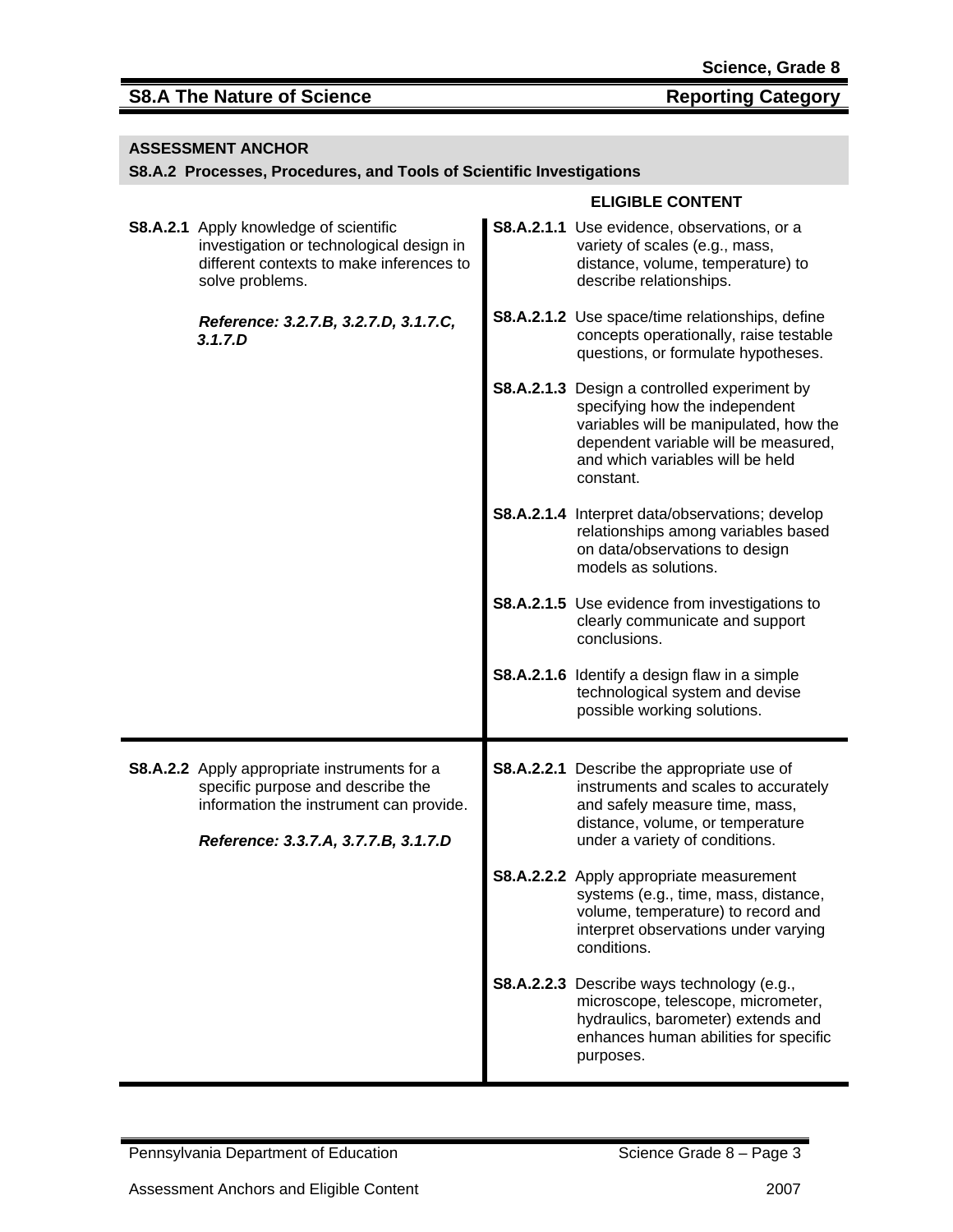### **ASSESSMENT ANCHOR**

#### **S8.A.3 Systems, Models, and Patterns**

|                                                                                                                                                                                         | ו וושושב שטוטובו                                                                                                                                                                                                                                |
|-----------------------------------------------------------------------------------------------------------------------------------------------------------------------------------------|-------------------------------------------------------------------------------------------------------------------------------------------------------------------------------------------------------------------------------------------------|
| <b>S8.A.3.1</b> Explain the parts of a simple system,<br>their roles, and their relationships to the<br>system as a whole.<br>Reference: 3.1.7.A, 3.4.7.B, 4.3.7.C,<br>4.2.7.D, 4.6.7.A | S8.A.3.1.1 Describe a system (e.g., watershed,<br>circulatory system, heating system,<br>agricultural system) as a group of<br>related parts with specific roles that<br>work together to achieve an observed<br>result.                        |
|                                                                                                                                                                                         | <b>S8.A.3.1.2</b> Explain the concept of order in a<br>system [e.g., (first to last:<br>manufacturing steps, trophic levels);<br>(simple to complex: cell, tissue,<br>organ, organ system)].                                                    |
|                                                                                                                                                                                         | <b>S8.A.3.1.3</b> Distinguish among system inputs,<br>system processes, system outputs,<br>and feedback (e.g., physical,<br>ecological, biological, informational).                                                                             |
|                                                                                                                                                                                         | S8.A.3.1.4 Distinguish between open loop (e.g.,<br>energy flow, food web) and closed<br>loop (e.g., materials in the nitrogen<br>and carbon cycles, closed-switch)<br>systems.                                                                  |
|                                                                                                                                                                                         | S8.A.3.1.5 Explain how components of natural<br>and human-made systems play<br>different roles in a working system.                                                                                                                             |
| S8.A.3.2 Apply knowledge of models to make<br>predictions, draw inferences, or explain<br>technological concepts.                                                                       | <b>S8.A.3.2.1</b> Describe how scientists use models to<br>explore relationships in natural<br>systems (e.g., an ecosystem, river<br>system, the solar system).                                                                                 |
| Reference: 3.1.7.B, 3.2.7.B, 4.1.7.B                                                                                                                                                    | <b>S8.A.3.2.2</b> Describe how engineers use models<br>to develop new and improved<br>technologies to solve problems.                                                                                                                           |
|                                                                                                                                                                                         | S8.A.3.2.3 Given a model showing simple cause-<br>and-effect relationships in a natural<br>system, predict results that can be<br>used to test the assumptions in the<br>model (e.g., photosynthesis, water<br>cycle, diffusion, infiltration). |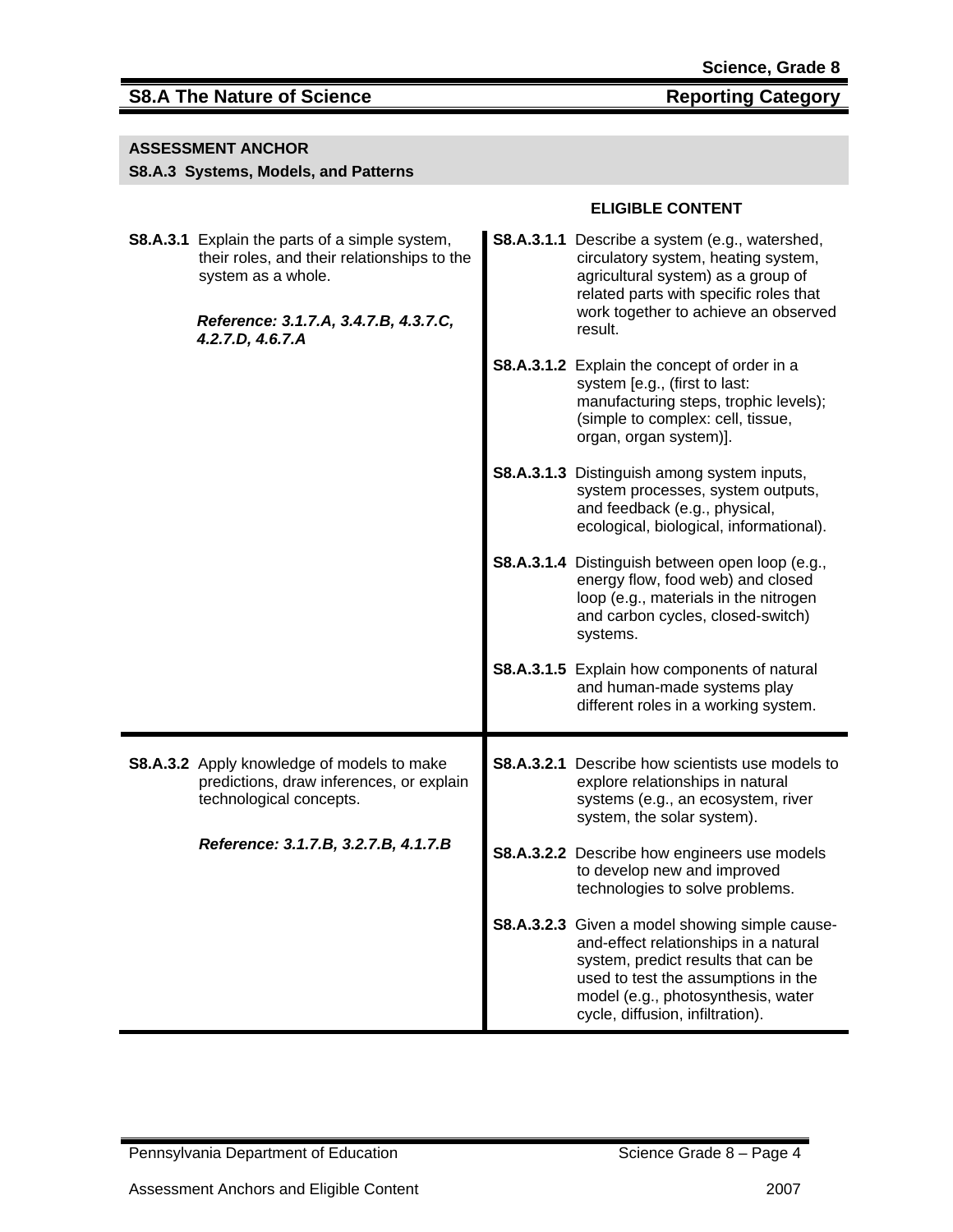#### **ASSESSMENT ANCHOR**

#### **S8.A.3 Systems, Models, and Patterns**

**S8.A.3.3** Describe repeated processes or recurring elements in natural, scientific, and technological patterns.

*Reference: 3.1.7.C, 3.2.7.B* 

- **S8.A.3.3.1** Identify and describe patterns as repeated processes or recurring elements in human-made systems (e.g., trusses, hub-and-spoke system in communications and transportation systems, feedback controls in regulated systems).
- **S8.A.3.3.2** Describe repeating structure patterns in nature (e.g., veins in a leaf, tree rings, crystals, water waves) or periodic patterns (e.g., daily, monthly, annually).

Pennsylvania Department of Education Science Grade 8 – Page 5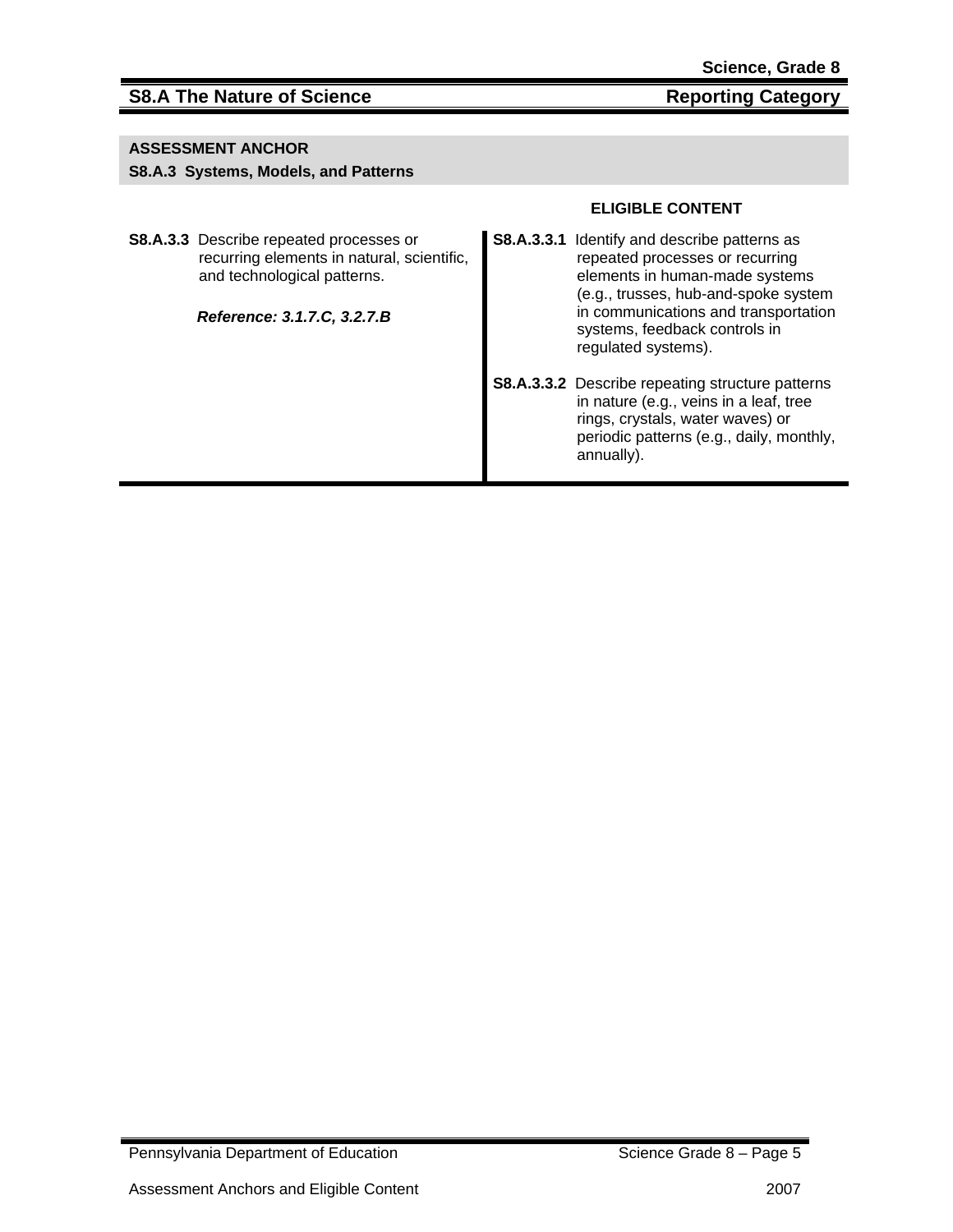### **S8.B Biological Sciences Reporting Category**

#### **ASSESSMENT ANCHOR**

#### **S8.B.1 Structure and Function of Organisms**

**S8.B.1.1** Describe and compare structural and functional similarities and differences that characterize diverse living things.

> *Reference: 3.3.7.A, 3.3.7.B, 4.6.7.A, 4.7.7.B*

- **S8.B.1.1.1** Describe the structures of living things that help them function effectively in specific ways (e.g., adaptations, characteristics).
- **S8.B.1.1.2** Compare similarities and differences in internal structures of organisms (e.g., invertebrate/vertebrate, vascular/nonvascular, singlecelled/multi-celled) and external structures (e.g., appendages, body segments, type of covering, size, shape).
- **S8.B.1.1.3** Apply knowledge of characteristic structures to identify or categorize organisms (i.e., plants, animals, fungi, bacteria, and protista).
- **S8.B.1.1.4** Identify the levels of organization from cell to organism and describe how specific structures (parts), which underlie larger systems, enable the system to function as a whole.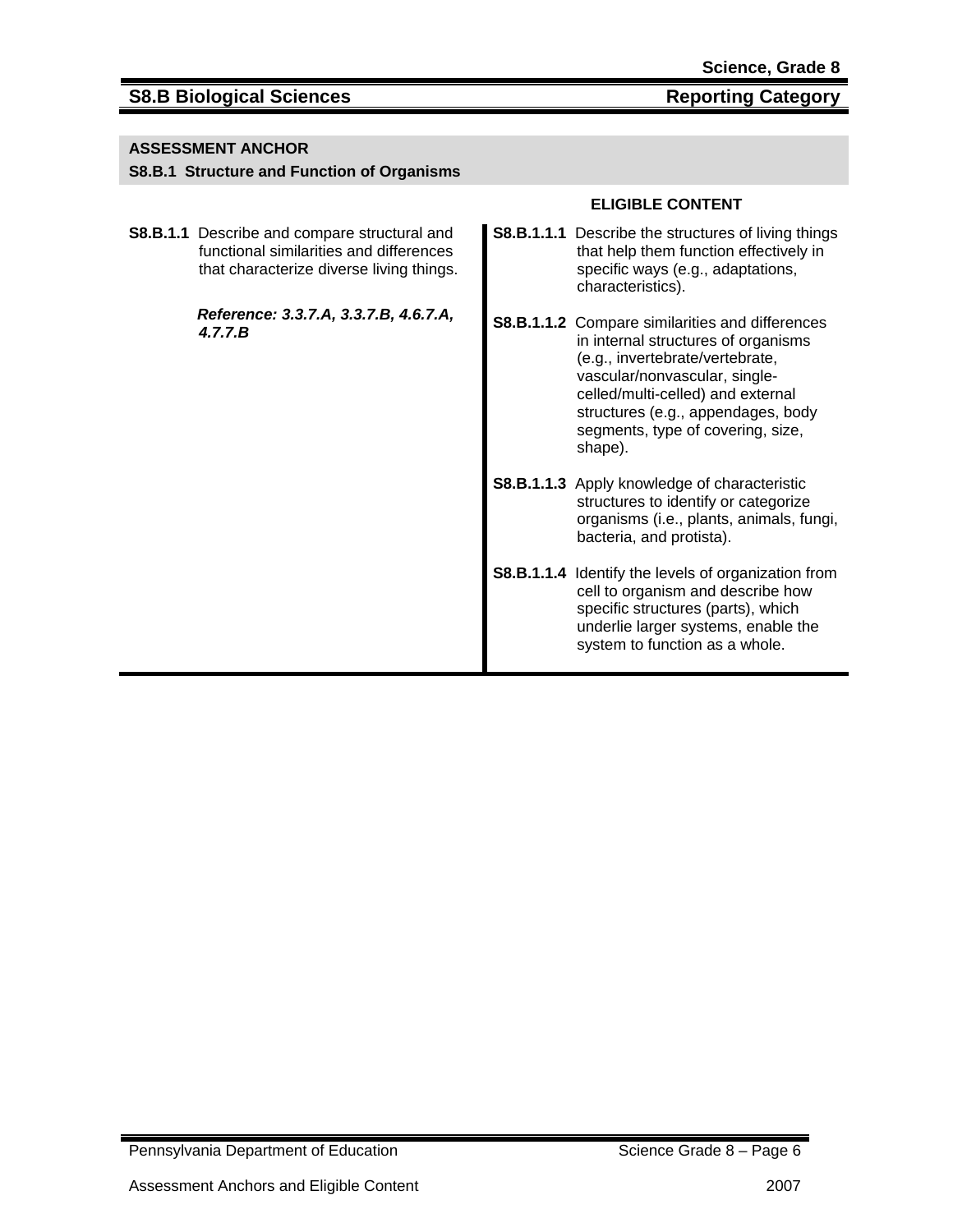### **S8.B Biological Sciences** Reporting Category

### **ASSESSMENT ANCHOR**

# **S8.B.2 Continuity of Life**

| <b>S8.B.Z</b> CONTINUITY OF LITE                                                                            |                                                                                                                                                                  |
|-------------------------------------------------------------------------------------------------------------|------------------------------------------------------------------------------------------------------------------------------------------------------------------|
|                                                                                                             | <b>ELIGIBLE CONTENT</b>                                                                                                                                          |
| <b>S8.B.2.1</b> Explain the basic concepts of natural<br>selection.<br>Reference: 3.3.7.D, 4.7.7.A, 4.7.7.B | <b>S8.B.2.1.1</b> Explain how inherited structures or<br>behaviors help organisms survive and<br>reproduce in different environments.                            |
|                                                                                                             | S8.B.2.1.2 Explain how different adaptations in<br>individuals of the same species may<br>affect survivability or reproduction<br>success.                       |
|                                                                                                             | <b>S8.B.2.1.3</b> Explain that mutations can alter a<br>gene and are the original source of<br>new variations.                                                   |
|                                                                                                             | S8.B.2.1.4 Describe how selective breeding or<br>biotechnology can change the genetic<br>makeup of organisms.                                                    |
|                                                                                                             | S8.B.2.1.5 Explain that adaptations are<br>developed over long periods of time<br>and are passed from one generation<br>to another.                              |
| S8.B.2.2 Explain how a set of genetic instructions<br>determines inherited traits of organisms.             | S8.B.2.2.1 Identify and explain differences<br>between inherited and acquired traits.                                                                            |
| Reference: 3.3.7.C                                                                                          | <b>S8.B.2.2.2</b> Recognize that the gene is the basic<br>unit of inheritance, that there are<br>dominant and recessive genes, and<br>that traits are inherited. |
|                                                                                                             |                                                                                                                                                                  |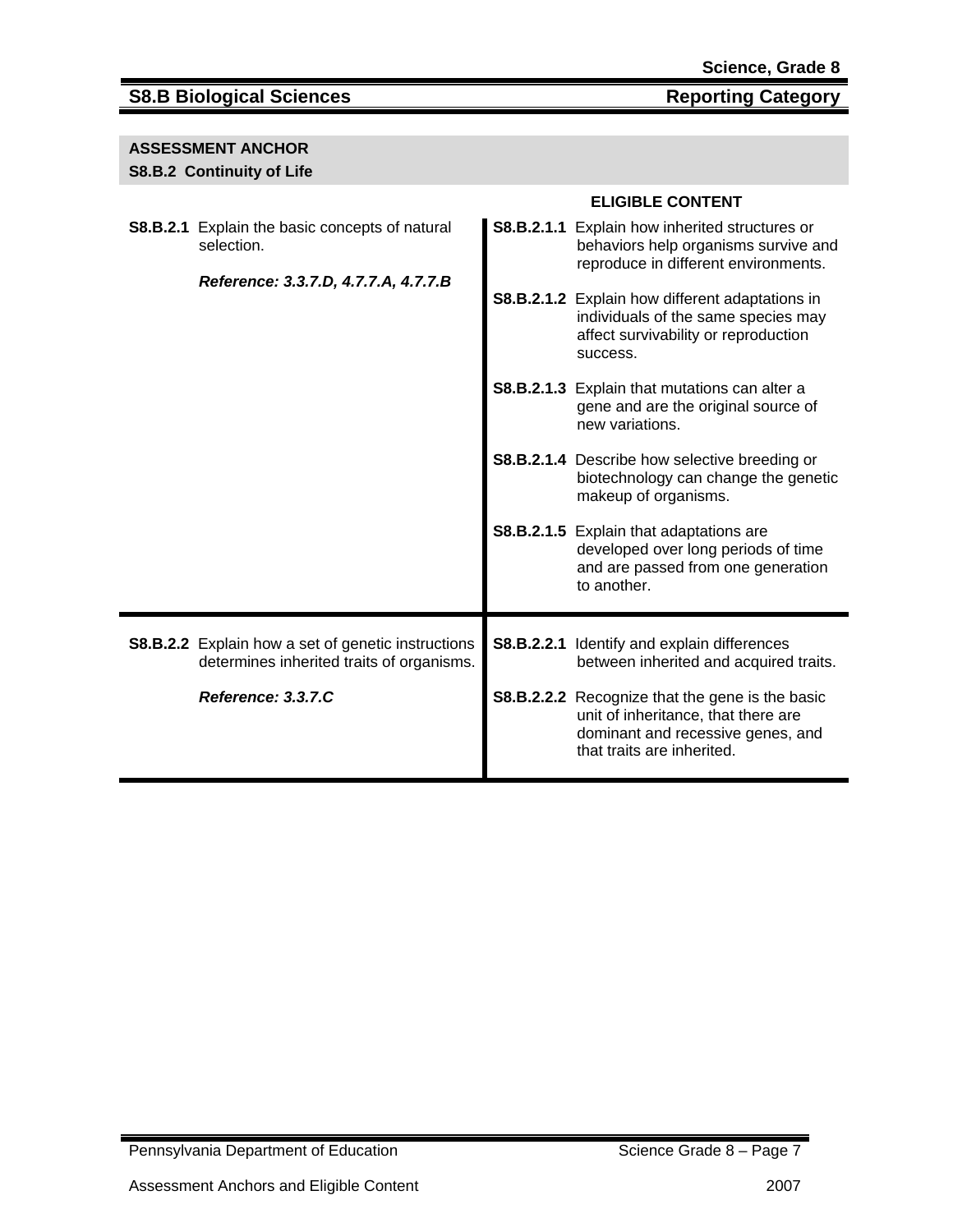### **S8.B Biological Sciences** Reporting Category

**ASSESSMENT ANCHOR** 

| S8.B.3 Ecological Behavior and Systems                                                                                                              |  |                                                                                                                                                                                          |  |
|-----------------------------------------------------------------------------------------------------------------------------------------------------|--|------------------------------------------------------------------------------------------------------------------------------------------------------------------------------------------|--|
|                                                                                                                                                     |  | <b>ELIGIBLE CONTENT</b>                                                                                                                                                                  |  |
| S8.B.3.1 Explain the relationships among and<br>between organisms in different<br>ecosystems and their abiotic and biotic<br>components.            |  | S8.B.3.1.1 Explain the flow of energy through an<br>ecosystem (e.g., food chains, food<br>webs).                                                                                         |  |
| Reference: 4.4.7.B, 4.6.7.A, 4.1.7.C,<br>4.1.7.D                                                                                                    |  | S8.B.3.1.2 Identify major biomes and describe<br>abiotic and biotic components (e.g.,<br>abiotic: different soil types, air, water<br>sunlight; biotic: soil microbes,<br>decomposers).  |  |
|                                                                                                                                                     |  | <b>S8.B.3.1.3</b> Explain relationships among organisms<br>(e.g., producers/consumers,<br>predator/prey) in an ecosystem.                                                                |  |
| S8.B.3.2 Identify evidence of change to infer and<br>explain the ways different variables may<br>affect change in natural or human-made<br>systems. |  | <b>S8.B.3.2.1</b> Use evidence to explain factors that<br>affect changes in populations (e.g.,<br>deforestation, disease, land use, natural<br>disaster, invasive species).              |  |
| Reference: 3.1.7.C, 4.3.7.B, 4.6.7.C,<br>4.8.7.D, 3.1.7.E, 4.3.7.C                                                                                  |  | <b>S8.B.3.2.2</b> Use evidence to explain how diversity<br>affects the ecological integrity of natural<br>systems.                                                                       |  |
|                                                                                                                                                     |  | S8.B.3.2.3 Describe the response of organisms to<br>environmental changes (e.g., changes<br>in climate, hibernation, migration,<br>coloration) and how those changes<br>affect survival. |  |
| S8.B.3.3 Explain how renewable and non-<br>renewable resources provide for<br>human needs or how these needs<br>impact the environment.             |  | S8.B.3.3.1 Explain how human activities may affect<br>local, regional, and global<br>environments.                                                                                       |  |
| Reference: 3.6.7.A, 4.4.7.A, 4.4.7.C,<br>4.5.7.C, 3.8.7.C                                                                                           |  | S8.B.3.3.2 Explain how renewable and<br>nonrenewable resources provide for<br>human needs (i.e., energy, food, water,<br>clothing, and shelter).                                         |  |
|                                                                                                                                                     |  | S8.B.3.3.3 Describe how waste management<br>affects the environment (e.g., recycling,<br>composting, landfills, incineration,<br>sewage treatment).                                      |  |
|                                                                                                                                                     |  | S8.B.3.3.4 Explain the long-term effects of using<br>integrated pest management (e.g.,<br>herbicides, natural predators,<br>biogenetics) on the environment.                             |  |

Pennsylvania Department of Education **Science Grade 8** – Page 8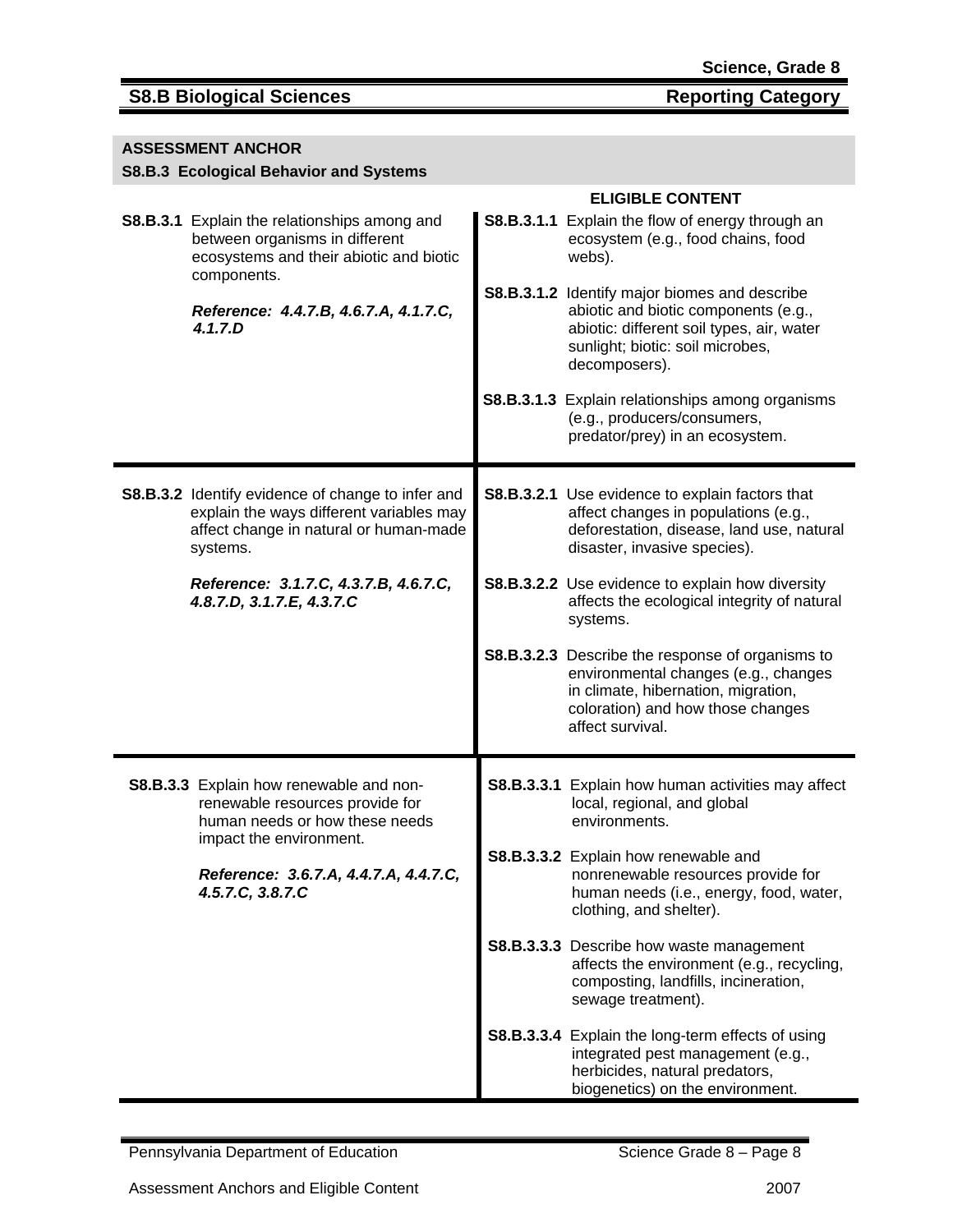# S8.C Physical Sciences Reporting Category

#### **ASSESSMENT ANCHOR**

#### **S8.C.1 Structure, Properties, and Interaction of Matter and Energy**

| <b>S8.C.1.1</b> Explain concepts about the structure<br>and properties (physical and chemical)<br>of matter. | <b>S8.C.1.1.1</b> Explain the differences among<br>elements, compounds, and mixtures.                                                                                                                            |
|--------------------------------------------------------------------------------------------------------------|------------------------------------------------------------------------------------------------------------------------------------------------------------------------------------------------------------------|
| Reference: 3.4.7.A                                                                                           | <b>S8.C.1.1.2</b> Use characteristic physical or<br>chemical properties to distinguish one<br>substance from another (e.g., density,<br>thermal expansion/contraction,<br>freezing/melting points, streak test). |
|                                                                                                              | S8.C.1.1.3 Identify and describe reactants and<br>products of simple chemical<br>reactions.                                                                                                                      |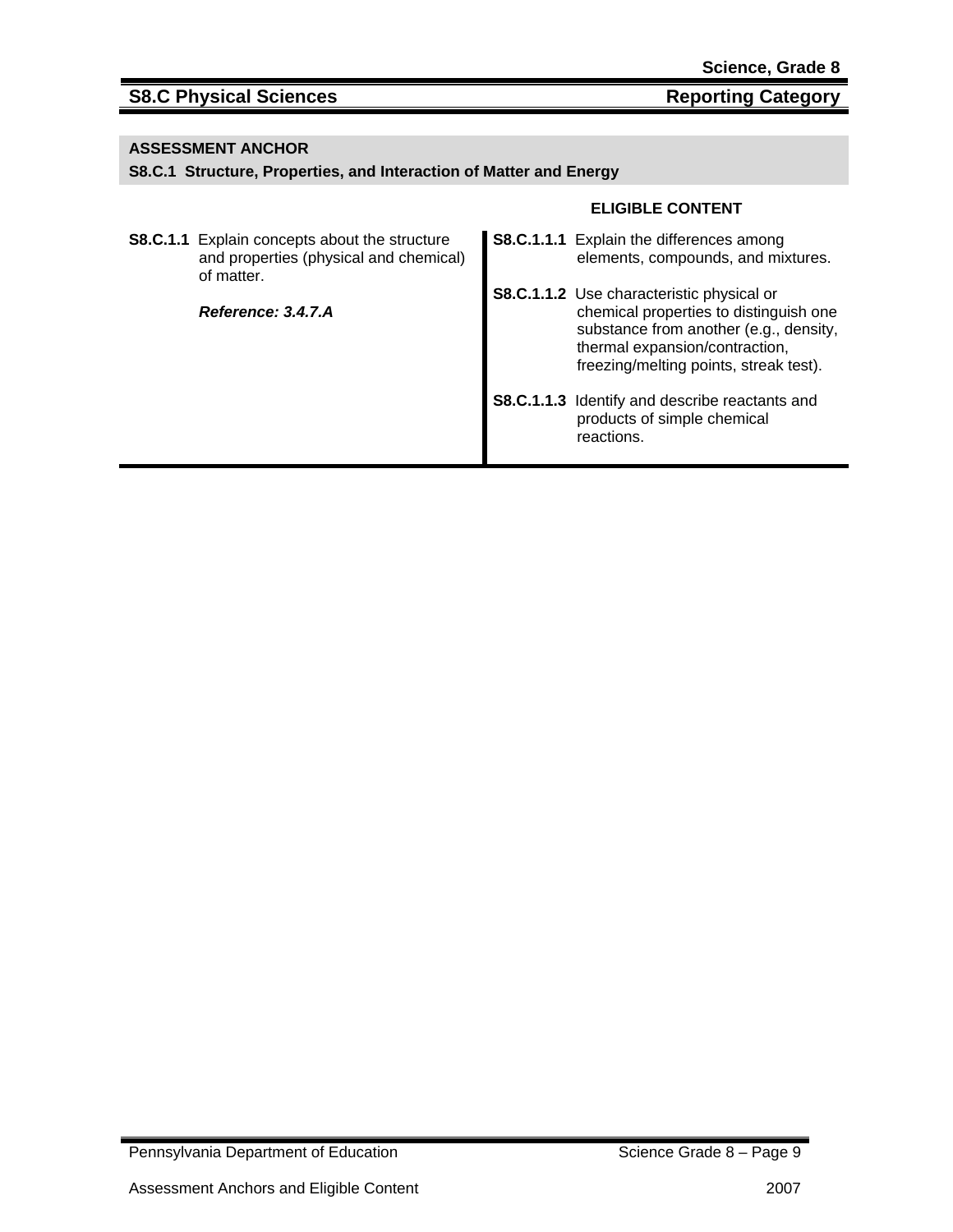# S8.C Physical Sciences Reporting Category

#### **ASSESSMENT ANCHOR**

**S8.C.2 Forms, Sources, Conversion, and Transfer of Energy**

| <b>S8.C.2.1</b> Describe energy sources, transfer of<br>energy, or conversion of energy.<br>Reference: 3.4.7.B, 4.2.7.B | <b>S8.C.2.1.1</b> Distinguish among forms of energy<br>(e.g., electrical, mechanical, chemical,<br>light, sound, nuclear) and sources of<br>energy (i.e., renewable and<br>nonrenewable energy) |
|-------------------------------------------------------------------------------------------------------------------------|-------------------------------------------------------------------------------------------------------------------------------------------------------------------------------------------------|
|                                                                                                                         | <b>S8.C.2.1.2</b> Explain how energy is transferred<br>from one place to another through<br>convection, conduction, or radiation.                                                               |
|                                                                                                                         | S8.C.2.1.3 Describe how one form of energy<br>(e.g., electrical, mechanical, chemical,<br>light, sound, nuclear) can be<br>converted into a different form of<br>energy.                        |
|                                                                                                                         |                                                                                                                                                                                                 |
| <b>S8.C.2.2</b> Compare the environmental impact of<br>different energy sources chosen to<br>support human endeavors.   | S8.C.2.2.1 Describe the Sun as the major source<br>of energy that impacts the<br>environment.                                                                                                   |
| Reference: 3.4.7.B, 4.2.7.B                                                                                             | S8.C.2.2.2 Compare the time span of<br>renewability for fossil fuels and the<br>time span of renewability for<br>alternative fuels.                                                             |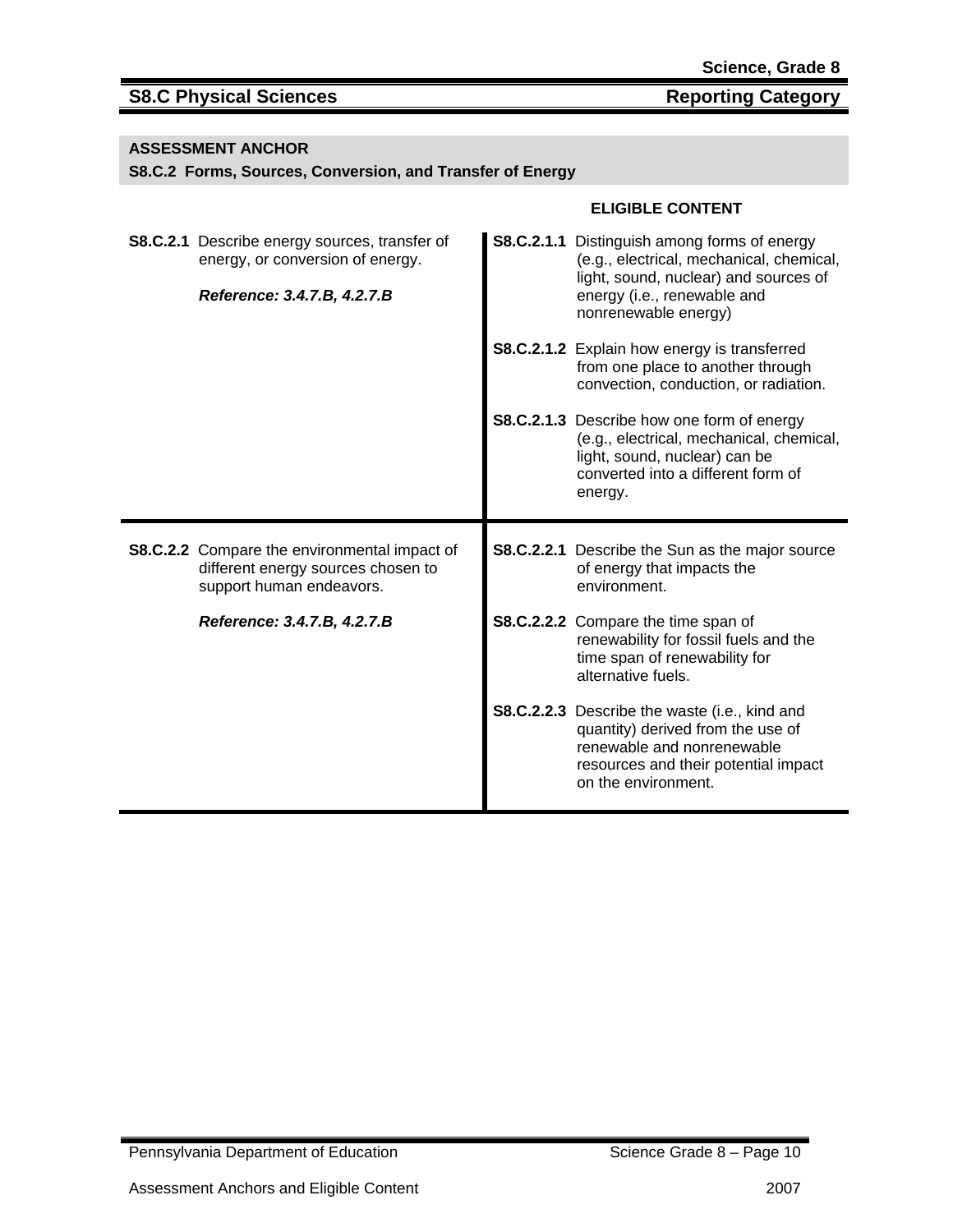### **S8.C Physical Sciences** Reporting Category

#### **ASSESSMENT ANCHOR**

#### **S8.C.3 Principles of Motion and Force**

|                                                                                                                 | <b>ELIGIBLE CONTENT</b>                                                                                                                                                                                   |
|-----------------------------------------------------------------------------------------------------------------|-----------------------------------------------------------------------------------------------------------------------------------------------------------------------------------------------------------|
| <b>S8.C.3.1</b> Describe the effect of multiple forces on<br>the movement, speed, or direction of an<br>object. | S8.C.3.1.1 Describe forces acting on objects<br>(e.g., friction, gravity, balanced versus<br>unbalanced).                                                                                                 |
| Reference: 3.4.7.C, 3.6.7.C                                                                                     | <b>S8.C.3.1.2</b> Distinguish between kinetic and<br>potential energy.                                                                                                                                    |
|                                                                                                                 | S8.C.3.1.3 Explain that mechanical advantage<br>helps to do work (physics) by either<br>changing a force or changing the<br>direction of the applied force (e.g.,<br>simple machines, hydraulic systems). |

Pennsylvania Department of Education Science Grade 8 – Page 11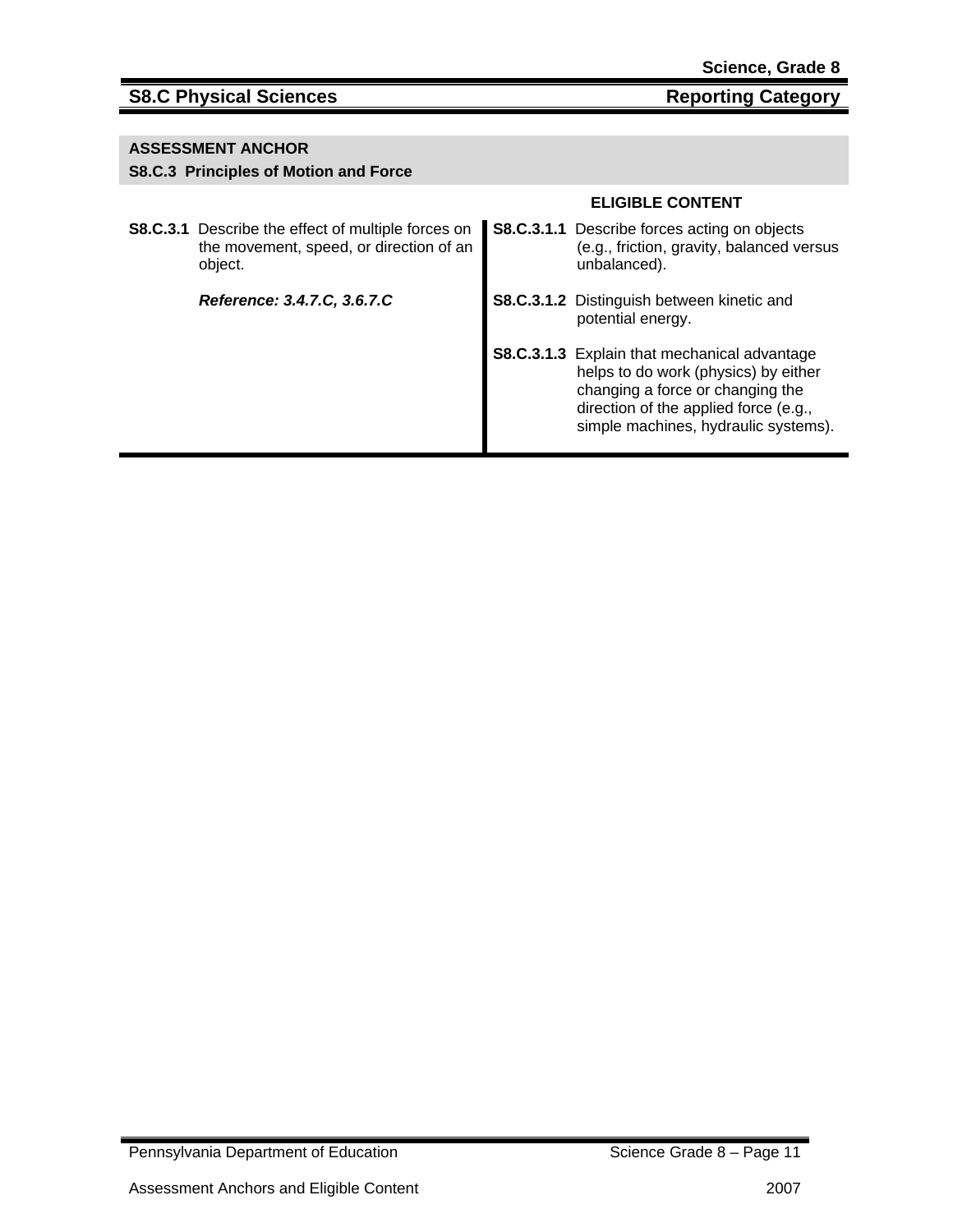#### **ASSESSMENT ANCHOR**

#### **S8.D.1 Earth Features and Processes that Change Earth and Its Resources**

| <b>S8.D.1.1</b> Describe constructive and destructive<br>natural processes that form different<br>geologic structures and resources.<br>Reference: 3.5.7.A, 4.4.7.B | <b>S8.D.1.1.1</b> Explain the rock cycle as changes in<br>the solid earth and rock types<br>(igneous - granite, basalt, obsidian,<br>pumice; sedimentary - limestone,<br>sandstone, shale, coal; and<br>metamorphic - slate, quartzite,<br>marble, gneiss).                       |
|---------------------------------------------------------------------------------------------------------------------------------------------------------------------|-----------------------------------------------------------------------------------------------------------------------------------------------------------------------------------------------------------------------------------------------------------------------------------|
|                                                                                                                                                                     | <b>S8.D.1.1.2</b> Describe natural processes that<br>change Earth's surface (e.g.,<br>landslides, volcanic eruptions,<br>earthquakes, mountain building, new<br>land being formed, weathering,<br>erosion, sedimentation, soil<br>formation).                                     |
|                                                                                                                                                                     | <b>S8.D.1.1.3</b> Identify soil types (i.e., humus, topsoil,<br>subsoil, loam, loess, and parent<br>material) and their characteristics<br>(i.e., particle size, porosity, and<br>permeability) found in different<br>biomes and in Pennsylvania, and<br>explain how they formed. |
|                                                                                                                                                                     | <b>S8.D.1.1.4</b> Explain how fossils provide evidence<br>about plants and animals that once<br>lived throughout Pennsylvania's<br>history (e.g., fossils provide evidence<br>of different environments).                                                                         |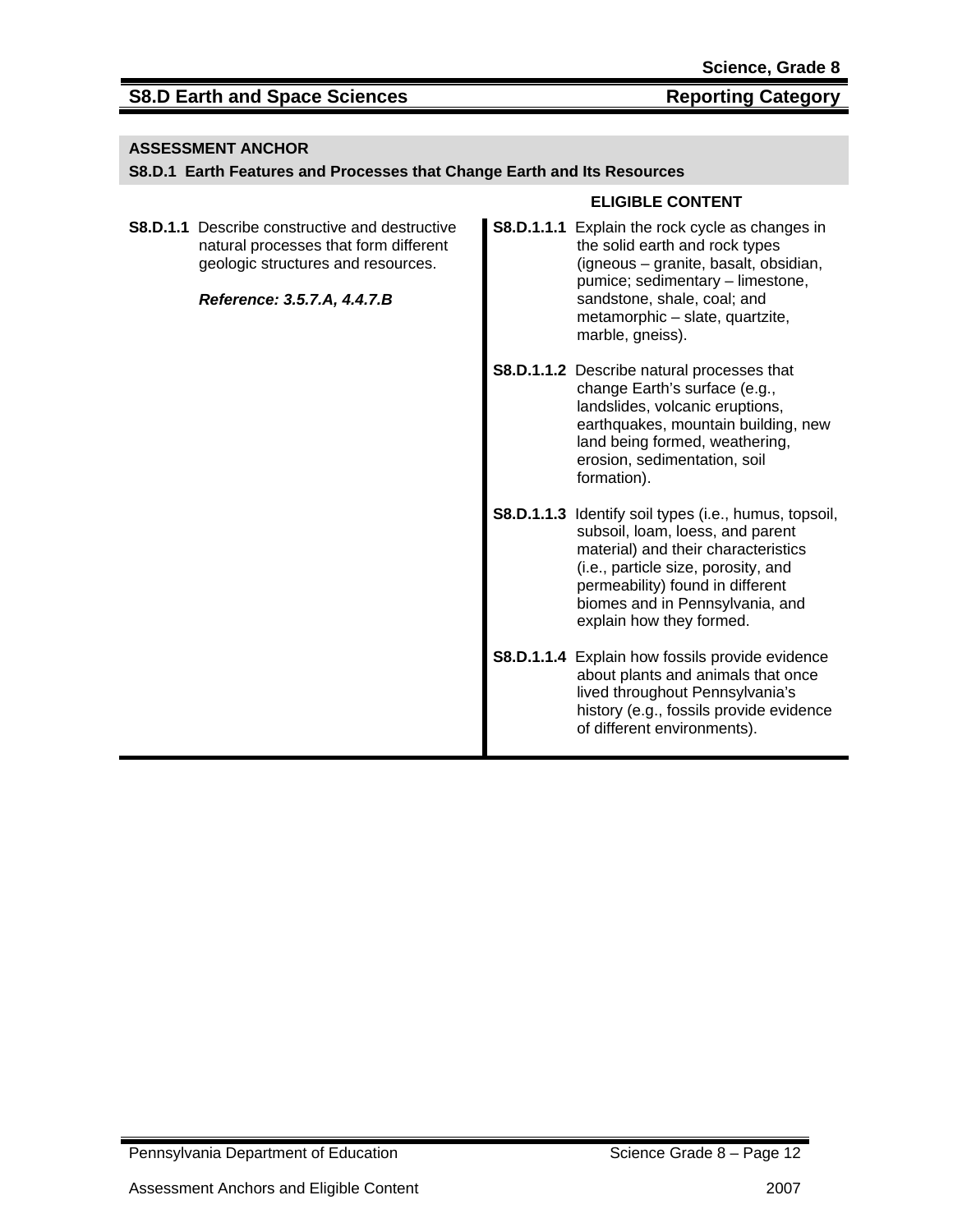#### **ASSESSMENT ANCHOR**

#### **S8.D.1 Earth Features and Processes that Change Earth and Its Resources**

| <b>S8.D.1.2</b> Describe the potential impact of human-<br>made processes on changes to Earth's<br>resources and how they affect everyday<br>life.<br>Reference: 3.5.7.B, 3.6.7.A, 4.2.7.C | S8.D.1.2.1 Describe a product's transformation<br>process from production to<br>consumption (e.g., prospecting,<br>propagating, growing, maintaining,<br>adapting, treating, converting,<br>distributing, disposing) and explain<br>the process's potential impact on<br>Earth's resources.<br><b>S8.D.1.2.2</b> Describe potential impacts of human-<br>made processes (e.g., manufacturing,<br>agriculture, transportation, mining) on<br>Earth's resources, both nonliving (i.e.,<br>air, water, or earth materials) and<br>living (i.e., plants and animals). |
|--------------------------------------------------------------------------------------------------------------------------------------------------------------------------------------------|-------------------------------------------------------------------------------------------------------------------------------------------------------------------------------------------------------------------------------------------------------------------------------------------------------------------------------------------------------------------------------------------------------------------------------------------------------------------------------------------------------------------------------------------------------------------|
| <b>S8.D.1.3</b> Describe characteristic features of<br>Earth's water systems or their impact on<br>resources.<br>Reference: 3.5.7.D, 4.3.7.B, 4.1.7.A,<br>4.1.7.B, 4.1.7.C                 | <b>S8.D.1.3.1</b> Describe the water cycle and the<br>physical processes on which it<br>depends (i.e., evaporation,<br>condensation, precipitation,<br>transpiration, runoff, infiltration,<br>energy inputs, and phase changes).                                                                                                                                                                                                                                                                                                                                 |
|                                                                                                                                                                                            | S8.D.1.3.2 Compare and contrast characteristics<br>of freshwater and saltwater systems<br>on the basis of their physical<br>characteristics (i.e., composition,<br>density, and electrical conductivity)<br>and their use as natural resources.                                                                                                                                                                                                                                                                                                                   |
|                                                                                                                                                                                            | S8.D.1.3.3 Distinguish among different water<br>systems (e.g., wetland systems,<br>ocean systems, river systems,<br>watersheds) and describe their<br>relationships to each other as well as<br>to landforms.                                                                                                                                                                                                                                                                                                                                                     |
|                                                                                                                                                                                            | S8.D.1.3.4 Identify the physical characteristics of<br>a stream and how these<br>characteristics determine the types of<br>organisms found within the stream<br>environment (e.g., biological diversity,<br>water quality, flow rate, tributaries,<br>surrounding watershed).                                                                                                                                                                                                                                                                                     |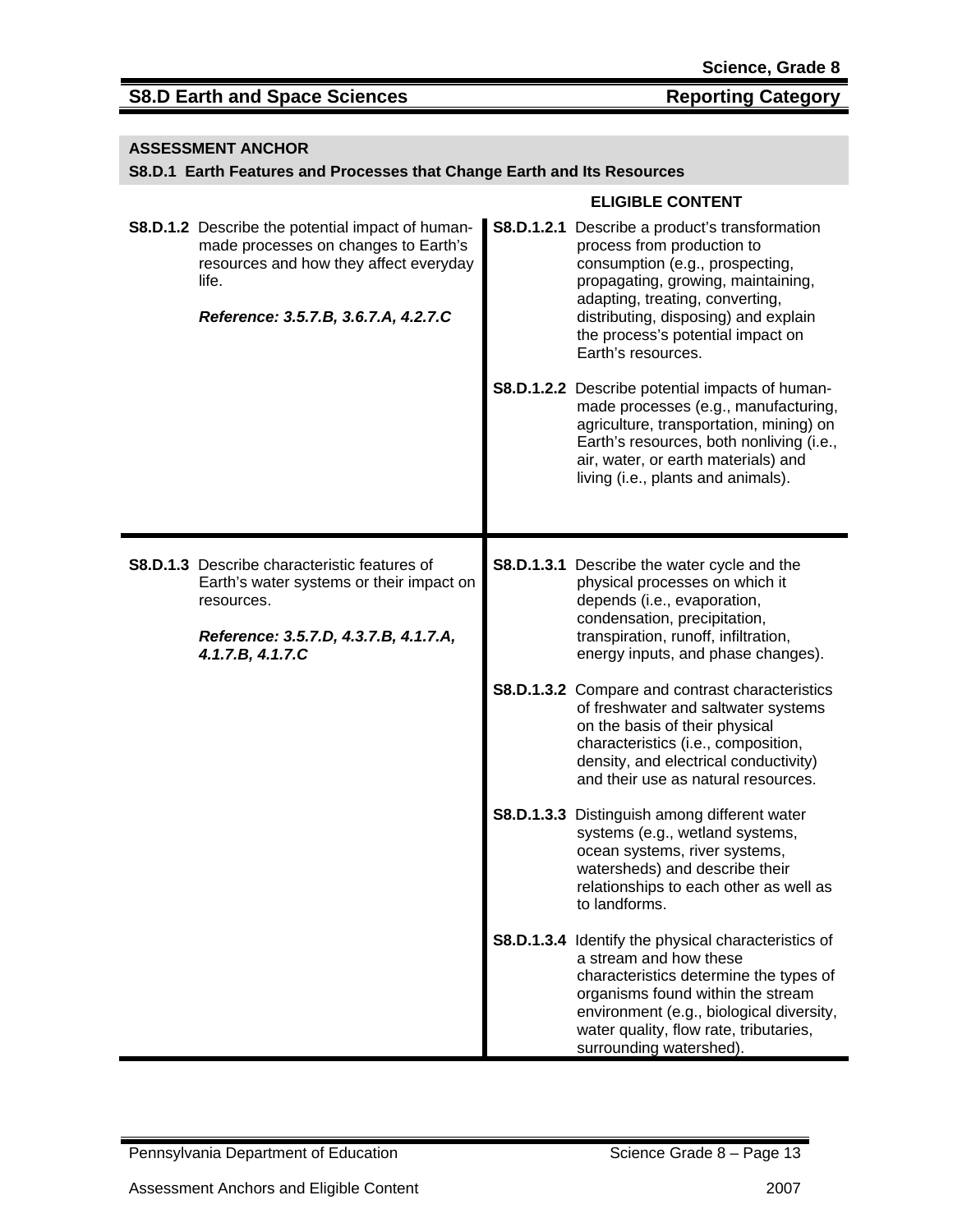#### **ASSESSMENT ANCHOR**

#### **S8.D.2 Weather, Climate, and Atmospheric Processes**

| S8.D.2.1 Explain how pressure, temperature,<br>moisture, and wind are used to describe<br>atmospheric conditions that affect<br>regional weather or climate. | <b>S8.D.2.1.1</b> Explain the impact of water systems<br>on the local weather or the climate of<br>a region (e.g., lake effect snow,<br>land/ocean breezes).                       |
|--------------------------------------------------------------------------------------------------------------------------------------------------------------|------------------------------------------------------------------------------------------------------------------------------------------------------------------------------------|
| Reference: 3.5.7.C                                                                                                                                           | <b>S8.D.2.1.2</b> Identify how global patterns of<br>atmospheric movement influence<br>regional weather and climate.                                                               |
|                                                                                                                                                              | <b>S8.D.2.1.3</b> Identify how cloud types, wind<br>directions, and barometric pressure<br>changes are associated with weather<br>patterns in different regions of the<br>country. |

Pennsylvania Department of Education Science Grade 8 – Page 14